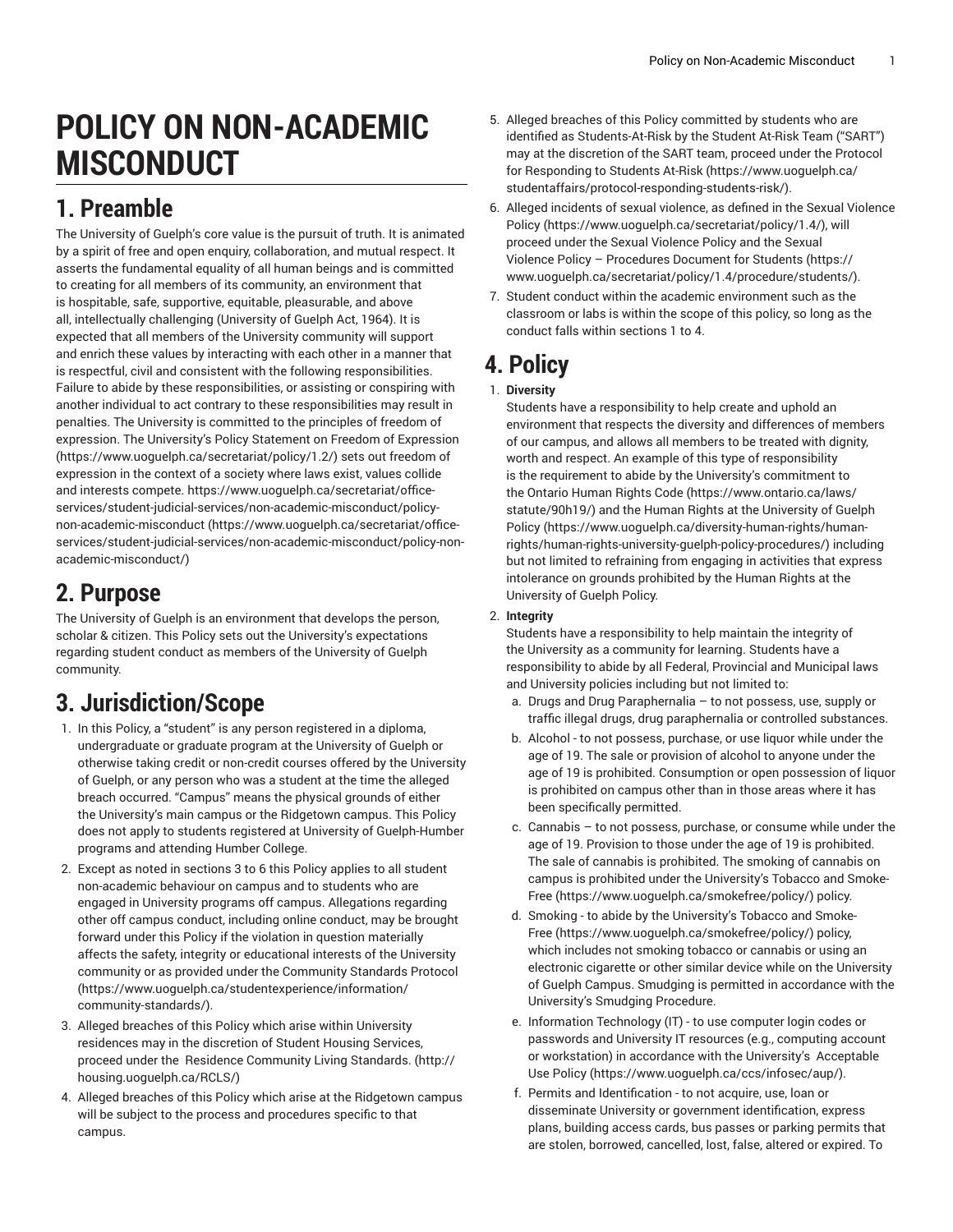not loan any of your identification to others nor alter or produce fake identification.

g. Cooperation – to abide by the written directions or instructions of Campus Community Police when acting within the scope of their authority. To abide by any non-monetary penalties imposed by the University under this Policy, the Sexual [Violence](��/�nL:=���F�v���턚]-j!s) Policy ([https://](��/�nL:=���F�v���턚]-j!s) [www.uoguelph.ca/secretariat/policy/1.4/](��/�nL:=���F�v���턚]-j!s)) or the [Human Rights](�y)�H�
S����*%�X|�TnO�����8������M����6�|����~�$�"��
�f8���������P�Y{����f�5r�@v�l���9�q�4f�T) [Policy](�y)�H�
S����*%�X|�TnO�����8������M����6�|����~�$�"��
�f8���������P�Y{����f�5r�@v�l���9�q�4f�T) ([https://www.uoguelph.ca/diversity-human-rights/human](�y)�H�
S����*%�X|�TnO�����8������M����6�|����~�$�"��
�f8���������P�Y{����f�5r�@v�l���9�q�4f�T)[rights/human-rights-university-guelph-policy-procedures/](�y)�H�
S����*%�X|�TnO�����8������M����6�|����~�$�"��
�f8���������P�Y{����f�5r�@v�l���9�q�4f�T)), as well as any interim measures.

#### 3. **Learning**

Students have a responsibility to help support community members' access to the tools they need to engage in their learning and development, both in and outside of the classroom. An example of this type of responsibility is the requirement to abide by the following:

- a. Access to University Property to respect posted hours and limits on entry where such conditions exist.
- b. Property to not destroy, tamper with, deface or vandalize, monopolize, unlawfully access, remove, obtain through fraudulent means, or possess property not your own, including but not limited to property of the University and personal property.
- c. Disruption to not interfere with the normal functioning of the University, nor to intimidate, interfere with, threaten or otherwise obstruct any activity organized by the University, including classes, or to hinder other members of the University community from being able to carry on their legitimate activities, including their ability to speak or associate with others.

#### 4. **Safety**

Students have a responsibility to support an environment that enables all members of the University Community, including students, faculty, staff, visitors and guests. to be safe and free from harm. An example of this type of responsibility is the requirement to abide by the following:

- a. Harassment to treat all members of the University community with respect and without harassment. Harassment is defined as any attention or conduct (oral, written, virtual, graphic or physical) by an individual or group who knows, or ought reasonably to know, that such attention or conduct is unwelcome/unwanted, offensive or intimidating. Examples include but are not limited to bullying, and hazing. Hazing is further defined in the University's [Anti-Hazing](\��٬������I𘷿�:��6�y�s��(Mp/w����oĎ�>i�ߐ�3� �(�) Protocol [\(https://www.uoguelph.ca/](\��٬������I𘷿�:��6�y�s��(Mp/w����oĎ�>i�ߐ�3� �(�) [studentaffairs/anti-hazing-protocol/](\��٬������I𘷿�:��6�y�s��(Mp/w����oĎ�>i�ߐ�3� �(�)).
- b. Bodily Harm to not engage in activities that are likely to endanger the health or safety of yourself or another person, or to assault or threaten to assault another person or to knowingly cause another person to fear bodily harm.
- c. Firearms and Other Weapons to not possess or bring onto campus any firearms, weapons, or replicas (examples include but not limited to: BB guns, slingshots, paintball guns, firecrackers, gunpowder or any other forms of unauthorized hazardous materials). Students are not allowed to use any objects to injure, threaten or intimidate a person.
- d. Fire and Life Safety Equipment to not tamper or interfere with, discharge or activate any life safety or fire equipment on campus unless for the purposes of responding to an emergency. Life safety equipment includes but is not limited to defibrillators, fire extinguishers, fire alarms and emergency phones.

e. Guests - to take reasonable steps to ensure their guests comply with this Policy. Students may be held responsible for any breach of the rules committed by their guests on campus.

#### 5. **Interim Suspension**

If a student has been charged with a breach under this Policy and a student's conduct raises a reasonable apprehension of harm to the student or to others at the University, or the normal functioning of the University, the President or designate may, in their discretion, implement an interim suspension order. A Judicial Hearing will be undertaken as soon as possible and, barring extenuating circumstances, no longer than fourteen working days from the laying of the charge.

#### 6. **Penalties**

- a. Upon a finding of a breach of the Non-Academic Misconduct Policy, the Judicial Committee may impose one or more of the following penalties:
- b. Warning A warning makes clear that the misbehavior must not be repeated and identifies the consequences of a repeat breach.
- c. Non-academic Probation The Committee may place a student on non-academic probation for such period of time as the Committee deems appropriate. A student who has been placed on nonacademic probation will normally, on a subsequent breach of the Policy, pay any conditional fine given by the Committee. When a student is found responsible for a subsequent breach of the Policy, the Committee may also impose additional penalties, in addition to the payment of a Conditional Fine. In keeping with the principle of progressive discipline, the penalties for a subsequent breach of the Policy may be more significant than when a student is found responsible for a first offence, including potentially recommending the penalty of suspension or expulsion.
- d. Forbid Entry to Certain Premises The Committee may forbid entry to any building or buildings, or areas of the University's premises, for a period of time deemed appropriate. Students who have been forbidden entry to certain premises shall be the subject of a Trespass Order issued by Campus Police.
- e. Removal of Objects The Committee may order a student to remove objects from the University's premises or any part thereof, for such period of time as it deems appropriate.
- f. Restrictions on Computing Privileges The Committee may make recommendations to the University's CIO or designate as to appropriate restrictions on a student's University computing privileges, as well as the period of time such restrictions should be in force.
- g. Restitution The Committee may order the student to pay the cost(s) or any portion of the cost(s), of any damages to University property or private property destroyed in whole or in part by the student.
- h. Fine The Committee may order the student to pay a fine of any amount, up to a maximum amount of \$1000 per breach.
- i. Conditional Fine The Committee may order a conditional fine of any amount, up to a maximum amount of \$1000 per breach. A conditional fine is to be paid only in the event that the student is found guilty of a subsequent breach during the probationary period.
- j. Community Service or Educational Program The Committee may order the student to engage in a community or educational program. The program may include but is not limited to a letter of apology, completion of a specified number of hours of community service, a review of one of the University policies with the appropriate office and/or participation in an educational program.